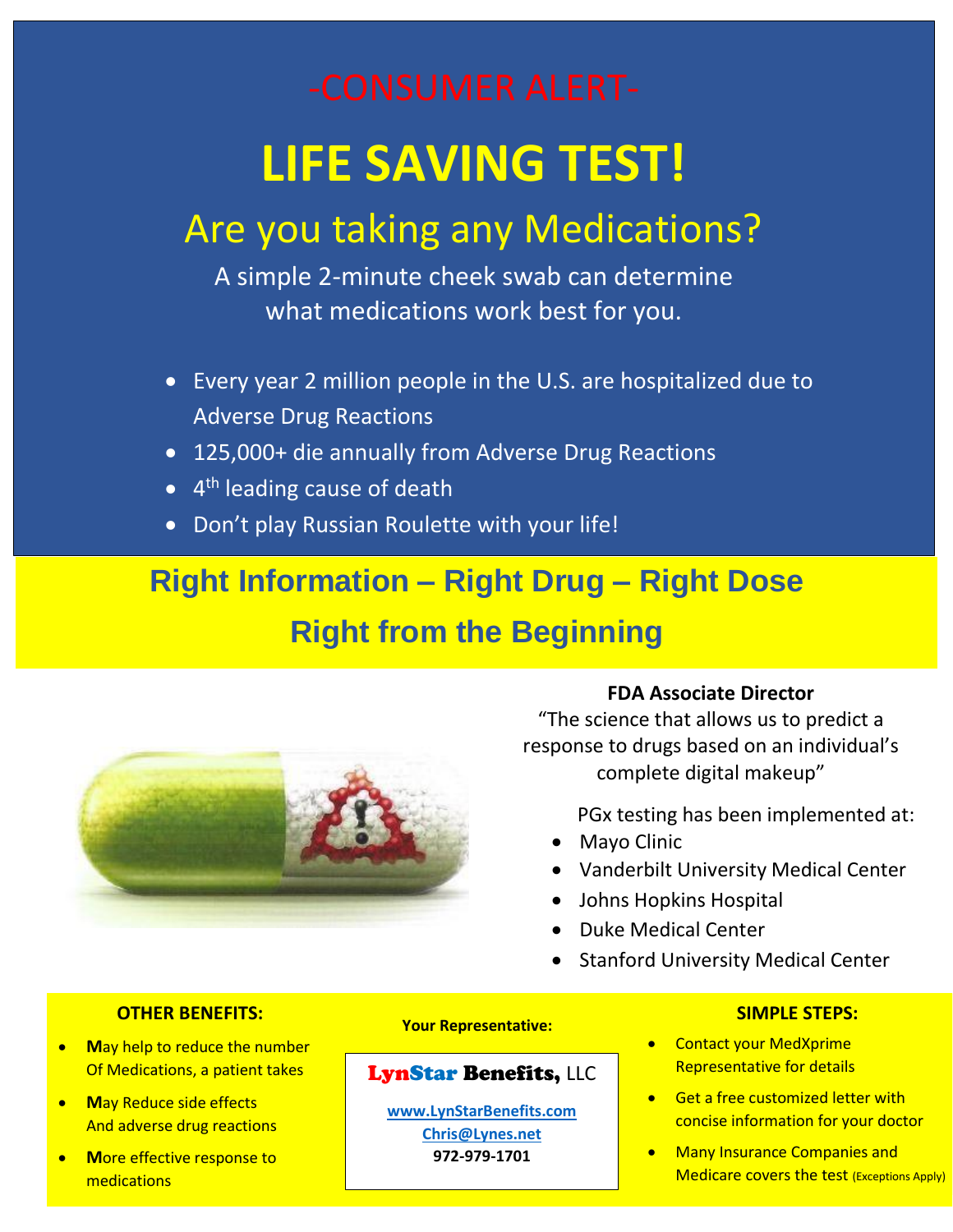## **Protect Yourself and Your Loved Ones From Bad Drugs**

10/28/2017

Did you know that there is a simple DNA rest to determine which medicines that will create a negative reaction to for you? It also shows which medicines that you can take. WOW. I had no idea that such a test existed. I also found out that most people, and that includes the vast majority of doctors, don't know about this test. Is that sad or what?

I was especially interested as my wife has had reactions to drugs, and I think this will be of great benefit to her. I will get this test for her in the next few weeks. She has fibromyalgia, which is a difficult disease to treat, and to know which drugs will work, or not work for her, is huge. I will ask my doctor to perform this test on me next week, as well. I am on Medicare, so I know that the test will be covered by my insurance. I just found out last week that this test was available, and I want to give you more information so that you can know that you need to have this test done as soon as possible.

## So, what is this test and how does it work?

It is called the PGxOne™ Plus test, and is relatively new to the medical community. That's why so few know about it. There is some evidence that the pharmaceutical industry would like to minimize the dissemination of the test as it could adversly affect their profits. After all, if their new and expensive drug will cause you to have a serious reaction, or even death, you would want to know, but the Pharmaceutical industry, not so much.

It's a simple test that is what is known as a Buccal Swab. The Dr. uses what looks like a large Q-tip and swabs the inside each cheek and then sends it off to the lab for testing. That's it. Very easy and quick. In a few days, the lab test is completed and a report is generated which tells you and the Dr. just what drugs are OK and which drugs are not OK. The Dr. can then prescribe drugs with a much higher confidence that it will be effective and cause you no adverse reactions.

## Harvard says:

**"Few know that systematic reviews of hospital charts found that even properly prescribed drugs (aside from mis-prescribing, overdosing, or self-prescribing) cause about 1.9 million hospitalizations a year. Another 840,000 hospitalized patients are given drugs that cause serious adverse reactions for a total of 2.74 million serious adverse drug reactions. About 128,000 people die from drugs prescribed to them. This makes prescription drugs a major health risk, ranking 4th with stroke as a leading cause of death."** 

## The FDA says:

**"However, other studies conducted on hospitalized patient populations have placed much higher estimates on the overall incidence of serious ADRs. These studies estimate that 6.7% of hospitalized patients have a serious adverse drug reaction with a fatality rate of 0.32%. If these estimates are correct, then there are more than 2,216,000 serious ADRs in hospitalized patients, causing over 106,000 deaths annually. If true, then ADRs are the 4th leading cause of death—ahead of pulmonary disease, diabetes, AIDS, pneumonia, accidents, and automobile deaths. These statistics do not include the number of ADRs that occur in ambulatory settings. Also, it is estimated that over 350,000 ADRs occur in U.S. nursing homes each year. The exact number of ADRs is not certain and is limited by methodological considerations. However, whatever the true number is, ADRs represent a significant public health problem that is, for the most part, preventable."**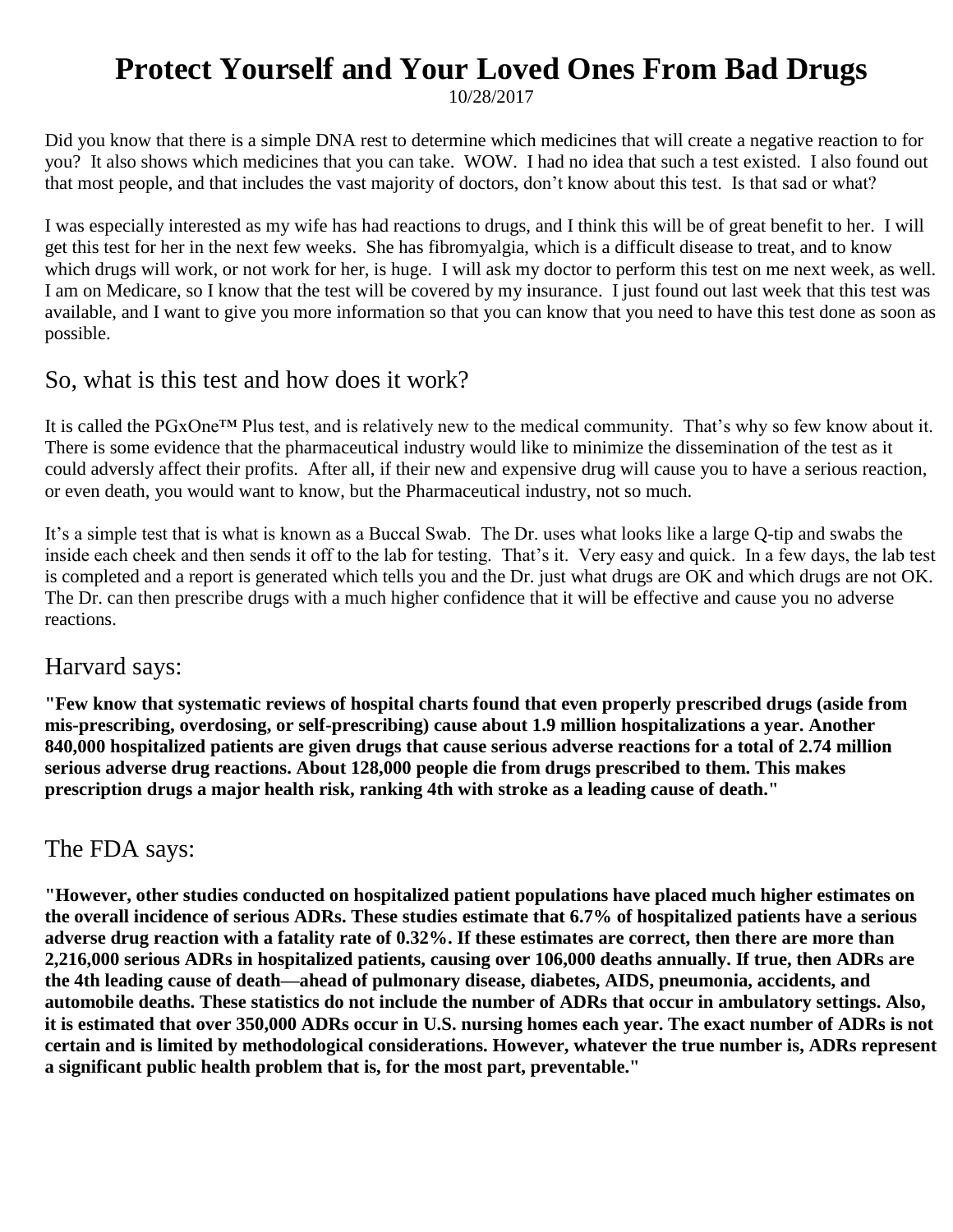### **PHARMACOGENOMICS TEST TO BETTER TREAT PSYCHIATRIC DISEASES & DISORDERS**

PGxOne<sup>™</sup> Plus is a pharmacogenomics test that can also help predict how a patient will respond to drug therapy based on individual genetic makeup.

- Genetic variants affect drug absorption, metabolism and activity. Results guide effective treatment decisions, potentially reducing adverse drug events (ADEs) and trial-and-error drug selection and dosing.
- Provides recommendations for over 300 commercial drugs, with extensive coverage of psychiatric drugs
- Cutting-edge Next Generation Sequencing (NGS) technology enables comprehensive coverage of ~200 genetic variants in 50 genes.
- Delivers medically actionable recommendations in an easy to interpret report.

| Considered for patients diagnosed with the<br>following psychiatric diseases & disorders: |                     |
|-------------------------------------------------------------------------------------------|---------------------|
| · ADHD                                                                                    | · Eating disorder   |
| · Alcohol/Substance use disorder                                                          | $-OCD$              |
| • Anxiety disorders                                                                       | · Panic disorder    |
| · Autism                                                                                  | · Psychosis         |
| • Bipolar                                                                                 | · PTSD              |
| · Bipolar disorder                                                                        | · Schizophrenia     |
| • Depression                                                                              | • Tourette syndrome |

Would YOU like anyone who suffers from these issues to get the wrong medicine?

OK, you now understand that this test should be done by everyone. You only need to take one to get the key results. Because it's based on your DNA, you only have to take the test once in your life. Keep the report for discussion with any doctors you need now, or in the future.

## What can you do to help get the word out?

There are two ways to help us get the word out to both people and doctors. That is to contact us a [chris@lynes.net](mailto:chris@lynes.net) to get a letter to take to your doctor. Please give this information to anyone you know that would like to get this test, which should be everyone you know. Include your name and your Doctor's name and we will get that letter back to you via your email. This letter is three pages. The first two are for you to explain what to do with the letter and explain it to your doctor. The third page is the actual letter to give to your doctor. If you have questions, please contact us at 972-979-1701. We are in the Central time zone and you can call anytime during regular business hours, but you can email any time.

The second way is to become a representative for us and spread the word yourself to people and doctors and receive a commission to do so. The details for this way is beyond the scope of this document, but there is a way for you to get full details.